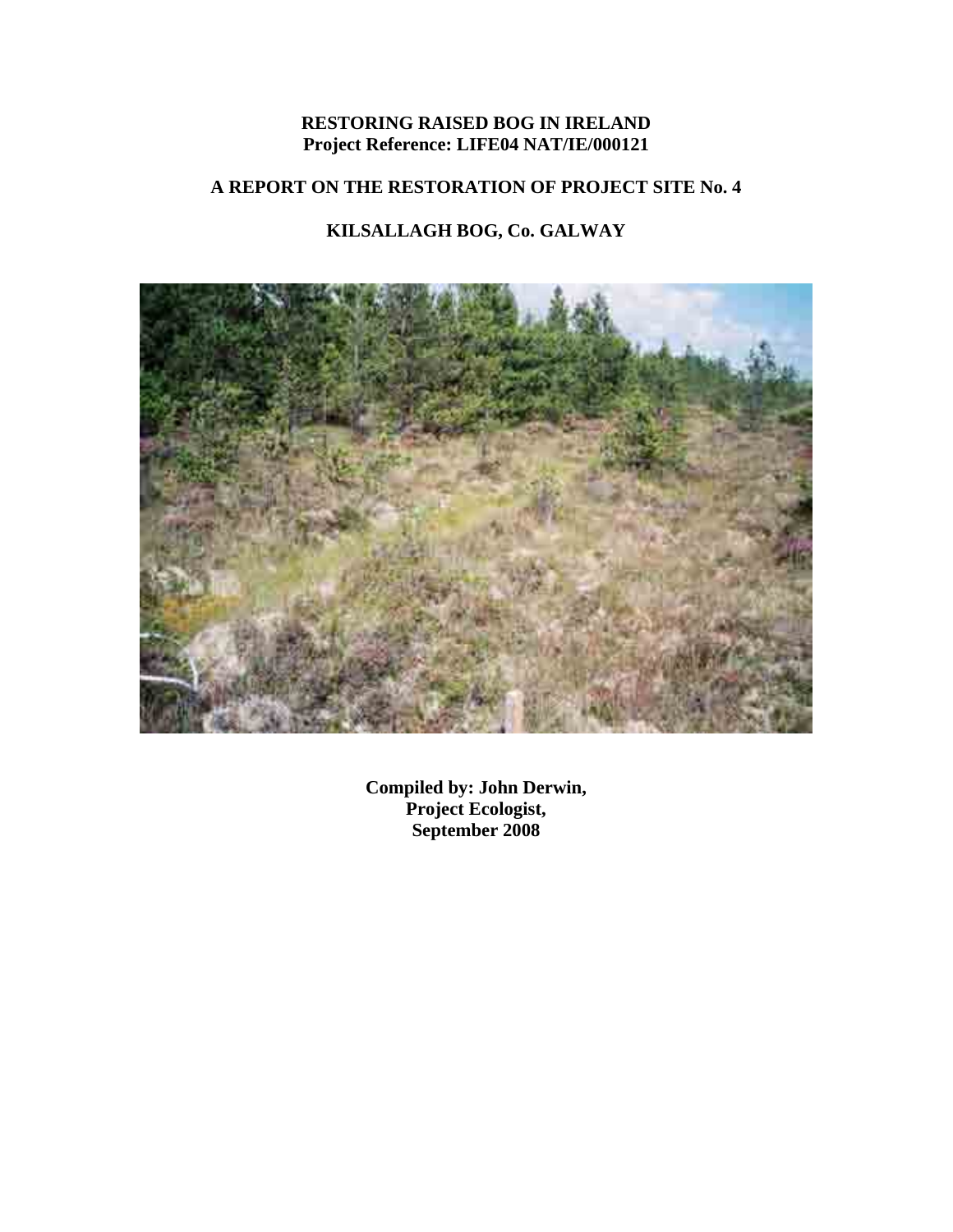# **Table of Contents**

|                                                   | Page No.       |
|---------------------------------------------------|----------------|
| 1. Introduction:                                  | 3              |
| 2. Methods:                                       | $\overline{4}$ |
| 3. Site Photographs:                              | $\overline{4}$ |
| 4. Vegetation of Project Site:                    | 5              |
| 5. Changes in Overall Vegetation / Habitat Cover: | 5              |
| 6: Monitoring Quadrats:                           | 5              |
| 7. Changes in Water-levels:                       | 16             |
| 8. Hydrological Monitoring (Walrag) Graphs        | 16             |
| 9. Conclusion:                                    | 19             |
| 10. References:                                   | 19             |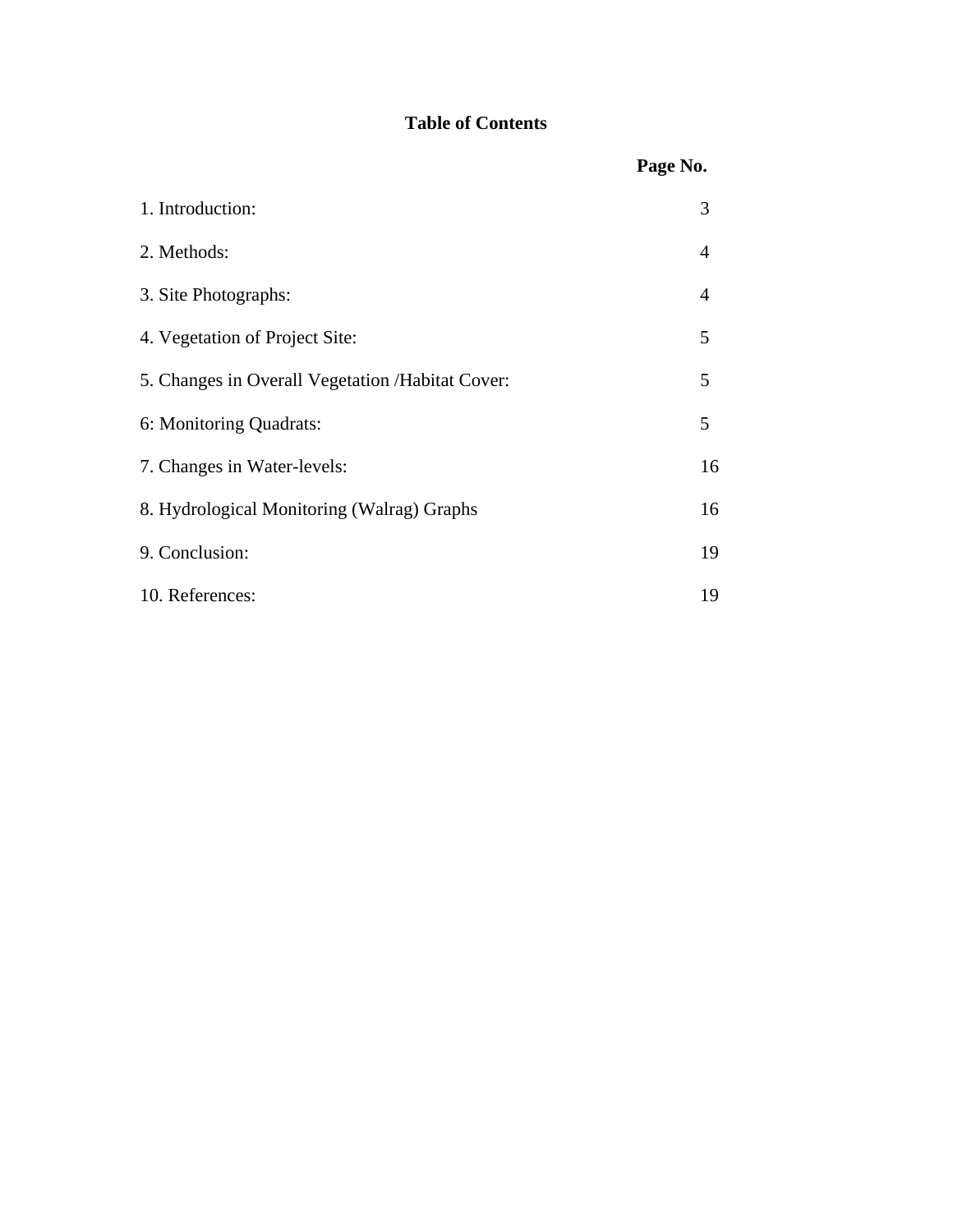#### **Project Site No. 4 - Kilsallagh Bog, Co. Galway**

#### **1. Introduction**

| <b>Grid Reference</b>                                                                  | <b>Elevation</b> (m)          | <b>Bedrock Geology</b>          |  |
|----------------------------------------------------------------------------------------|-------------------------------|---------------------------------|--|
| IM6696 6819                                                                            | 85                            | Limestone                       |  |
|                                                                                        |                               |                                 |  |
| <b>SAC Name and Number</b>                                                             | <b>Project Site Area (ha)</b> | <b>Main Restoration Methods</b> |  |
| Kilsallagh Bog cSAC (285)                                                              | 29.7                          | Fell to Waste conifer crop      |  |
|                                                                                        |                               | Block drains with plastic dams  |  |
| <b>SAC</b> Area (ha)                                                                   |                               | Control natural regeneration    |  |
| 280                                                                                    |                               |                                 |  |
| Area of Conifer Cover (ha)                                                             | Area of Open Bog (ha)         | Area of Birch Woodland (ha)     |  |
| 10.8                                                                                   | 18.9                          |                                 |  |
| Noteworthy habitats/plant/animal species present                                       |                               |                                 |  |
| Red Grouse a scarce and declining species in Ireland breeds on the adjoining open bog. |                               |                                 |  |

#### **General site description**

Kilsallagh bog is a large raised bog with a largely intact dome set in a peat basin, almost completely surrounded by mineral soil. The site is located 5km south-west of Ballymoe, and 7km north-east of Glenamaddy Co. Galway. The centre of the high bog contains active raised bog habitat of excellent quality, with a hummock and pool system grading into an extensive area of Bog Moss (notably *Sphagnum papillosum* and *S. magellanicum*) lawns, which are actively growing. This central part of the high bog is extremely wet and quaking. The high bog grades down on the north-east slope into an unusual flush consisting of Carnation Sedge (*Carex panicea*), Bog Cottons (*Eriophorum* spp.) with frequent tufts of Deergrass (*Trichophorum caespitosum*). This vegetation has 100% cover of Bog Mosses. A large part of the intact dome is of medium quality, capable of good recovery were it not for damage from intermittent fire (NPWS, 1997).

Most of the boundary is on or close to the mineral soil and so the site encloses most of the original peat basin. Damage has occurred in the form of a 12ha conifer plantation on the dome and more recently from 20ha of drains, which encroach onto the good quality high bog. Burning also threatens the site, causing drying out of the bog surface (NPWS, 1997).

Although the margins of the bog have been subject to rather intensive peat cutting in the past, which has resulted in the drying out of the adjacent high bog, most the high bog area is now owned by National Parks and Wildlife, which augurs well for its future protection. In the south of the site there are two substantial areas of drains on the high bog surface (not within areas owned by Coillte) while in the north there is 10.5 hectares of partially failed conifer plantation. In spite of this afforestation, the peat surface of this plantation is still remarkably wet with a high *Sphagnum* moss cover still evident in places (Conaghan, 2003).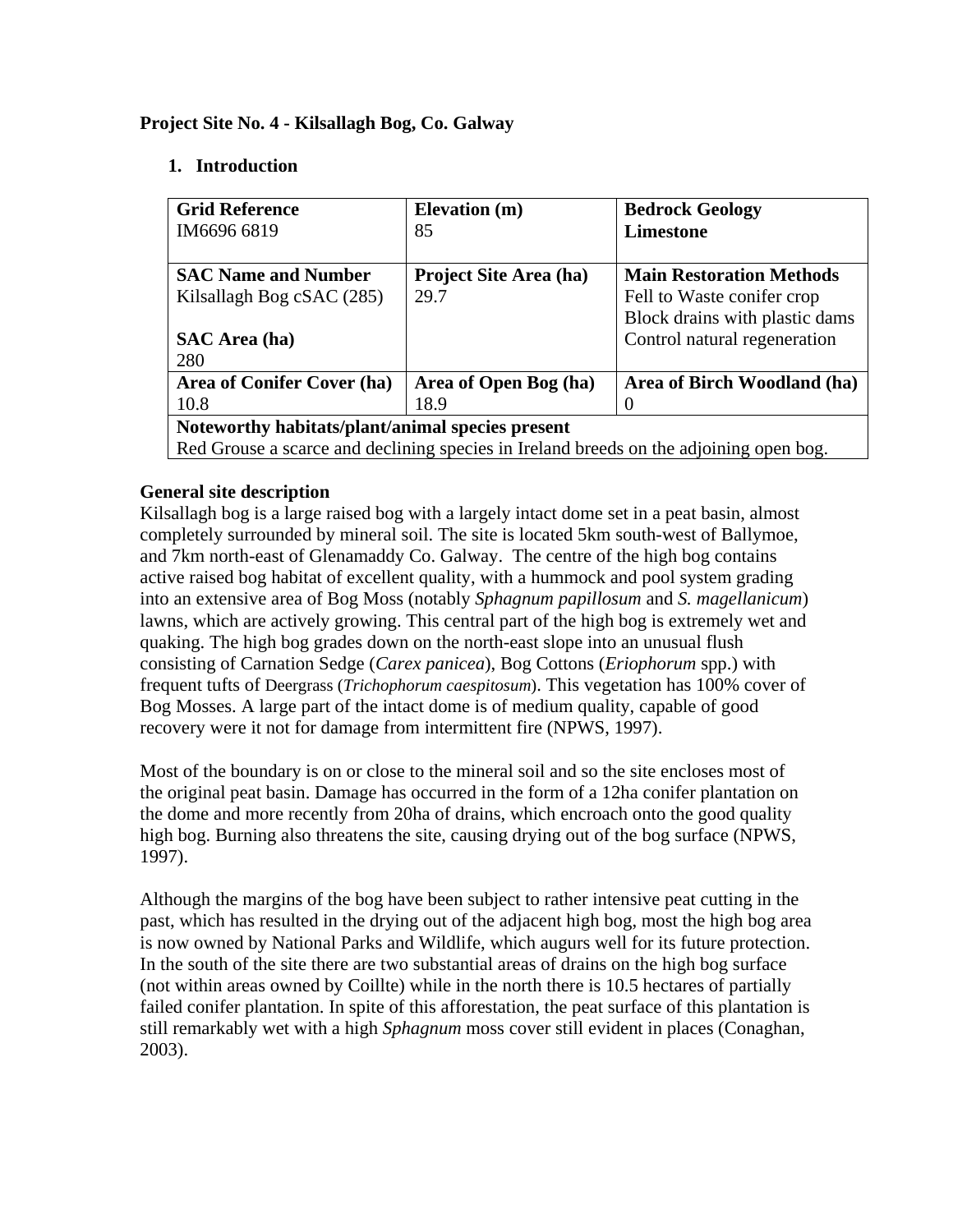#### **Project Site Description (Pre-restoration)**

The project area consists of10.8 hectares of failed conifer plantation, planted on high bog along with 18.9ha of open bog. The conifers consist largely of Lodgepole Pine (*Pinus contorta*). Although the conifers formed a closed canopy in places, bog vegetation remained on the wet bog surface.

#### **Description of bog vegetation adjoining planted areas**

At Kilsallagh the plantation area is surrounded by intact high bog on all sides. The intact bog to the north is dominated by species such as Hare's-tail Cottongrass (*Eriophorum vaginatum*), Deergrass, Carnation Sedge and Bog Asphodel (*Narthecium ossifragum*). The dominance of these species and the general lack of pools in this area indicate that the area is being affected by drying-out and/or burning. This open bog area is being encroached upon by peat-cutting, especially from the north-east and is owned by Coillte. To the south there is an extensive area of wet high bog with small pool areas and a high *Sphagnum* moss cover (Conaghan, 2003).

#### **Restoration Actions**

At this site the main restoration measures undertaken were the felling to waste and windrowing of the conifer crop and blocking of drains with plastic dams. Follow-up work included the control of the natural regeneration of conifer seedlings.

### **2. Methods**

Prior to the start of restoration activities at the site, the habitats and vegetation occurring was surveyed and described (Conaghan, 2003).During the initial restoration work of 2005, permanent quadrats were established on each of the vegetation types within the project site.

During the field survey, particular attention was paid to the possible occurrence of plant and animal species which are considered to be rare in both a national and international context with particular emphasis on animal species listed in Annex II of the E.U. Habitats Directive and plant species listed in the Irish Red Data Book for vascular plants (Curtis and McGough, 1988), the 1999 Flora Protection Order and Annex II of the E.U. Habitats Directive.

### **3. Site Photographs**

During the initial fieldwork a number of colour photographs of the site and vegetation encountered were taken with a digital camera and a selection of these are presented in this report. These include a selection of ground photographs taken by the Project Ecologist in order to illustrate the vegetation descriptions and changes in the habitats/vegetation present over time.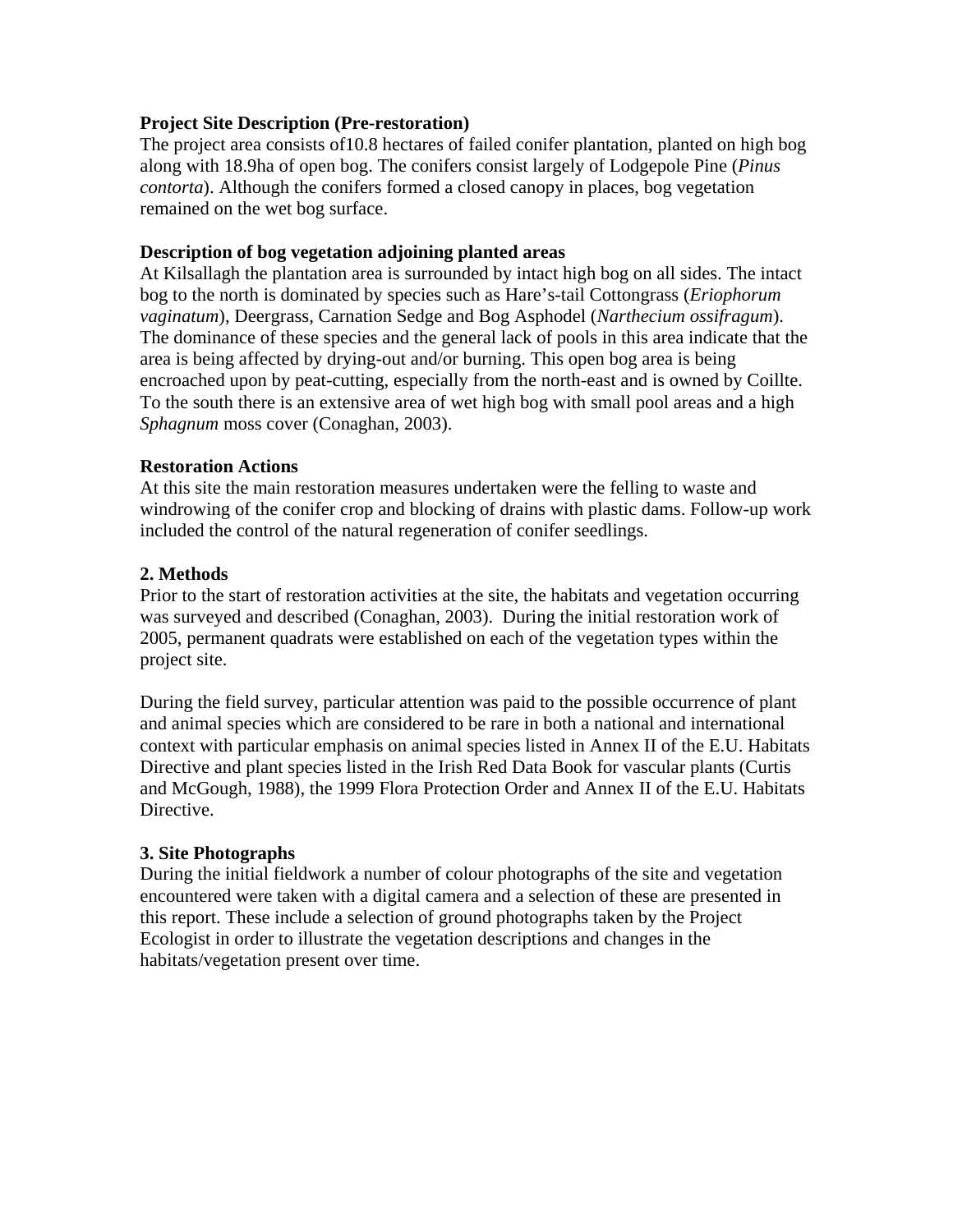#### **4. Vegetation of Project Site**

The site was surveyed in 2003, prior to restoration, which found that the planted bog area was dominated by a mosaic of stunted and relatively well-grown Lodgepole Pine which was 25 years old. In areas with tall (5 to 8 m) pine there was little bog vegetation present and the ground flora was dominated by a thick layer of Lodgepole Pine needles with the mosses *Hypnum jutlandicum* and *Sphagnum recurvem*. However in areas dominated by stunted pine (typically < 2 metres tall) well-developed raised bog vegetation was still present. Ling Heather (*Calluna vulgaris*) was generally dominant but there was also a good cover of *Sphagnum* species (mostly S. *papillosum* and *S. capillifolium*) and lichens along with vascular species such as Cranberry (*Vaccinium oxycoccos*), Bog-rosemary (*Andromeda polifolia*), Cross-leaved Heath (*Erica tetralix*), Hare's-tail Cottongrass and Bog Asphodel also present (Conaghan, 2003).

### **5. Changes in Overall Vegetation/Habitat Cover**

Much of the site is now cleared of conifers. The brash which remained after felling to waste was wind-rowed to allow bog vegetation to re-colonise exposed peat surface. With the felling of conifers and blocking of drains, there was a rise in the water-table, which allowed for the colonisation of *Sphagnum* mosses.

#### **6. Vegetation Monitoring Quadrats**

The vegetation changes which have taken place within the site over the period of the restoration project are shown by means of observed changes in permanent quadrats. Five permanent quadrats were installed on this site, which were described and photographed to monitor changes in vegetation over time. In order to ensure the future position of quadrats the corners have been marked with short stakes and an 8-figure GPS reading was also recorded. Each 10m x10m quadrat was photographed annually and vegetation tables are presented below.

**Quadrat 1**: This quadrat is located on the northern margin of Kilsallagh Bog and occurred on open high bog with vegetation containing Ling Heather, Cross-leaved Heath, Bog Asphodel, Carnation Sedge and bog Bean. There are a number of pools present with *Sphagnum* moss. With the blocking of drains, *Sphagnum* cover will increase and over time, this wet bog margin will develop into active raised bog.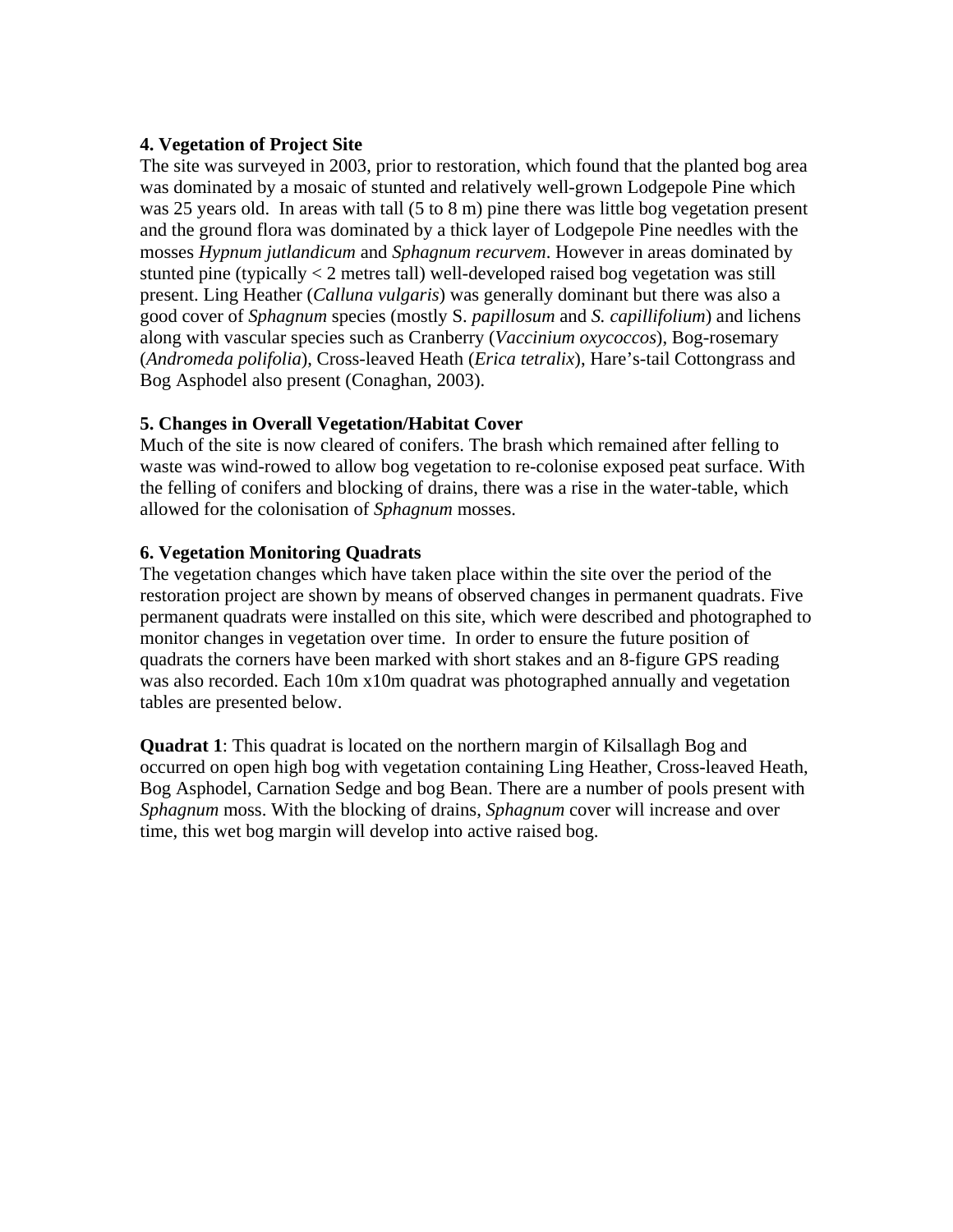#### **Kilsallagh Quadrat 1**

**Area**: 10 x 10m **Location:** 30m South W7 **Grid Ref:** M6715 6769 **Altitude:** 78m **Bog Type:** High Bog **Ecotope:** Sub-marginal **Slope:** Flat **Aspect:** NA **Landuse:** Unplanted **Management:** Non-intervention **Management:** Non-intervention

| <b>Date</b>                   | 22/08/2005              | 31/08/2006              | 23/08/2007              | 08/08/2008              |
|-------------------------------|-------------------------|-------------------------|-------------------------|-------------------------|
| <b>Firmness</b>               | V soft                  | V Soft                  | Very soft               | Very soft               |
| <b>Drains</b>                 | N <sub>o</sub>          | No                      | N <sub>0</sub>          | N <sub>o</sub>          |
| <b>Canopy Cover %</b>         | $\mathbf{0}$            | $\boldsymbol{0}$        | $\boldsymbol{0}$        | $\theta$                |
| <b>Canopy Height</b>          | $\mathbf{0}$            | $\overline{0}$          | $\mathbf{0}$            | $\theta$                |
| <b>Vegetation Cover %</b>     | 100                     | 95                      | 95                      | 95                      |
| <b>Vegetation Height (cm)</b> | 20                      | 20                      | 20                      | 20                      |
| <b>Dwarf Shrub Cover %</b>    | 15                      | 20                      | 20                      | 20                      |
| Herb Cover %                  | 65                      | 75                      | 75                      | 75                      |
| <b>Bryophyte Cover %</b>      | 42                      | 45                      | 30                      | 35                      |
| Sphagnum cover %              | $\overline{40}$         | $\overline{40}$         | 30                      | 30                      |
| Open Water %                  | 10                      | $\overline{\mathbf{5}}$ | 10                      | $\overline{\mathbf{5}}$ |
| Brash cover %                 | $\mathbf{0}$            | $\boldsymbol{0}$        | $\mathbf{0}$            | $\boldsymbol{0}$        |
| Pine Needle cover %           | $\mathbf{0}$            | $\boldsymbol{0}$        | $\boldsymbol{0}$        | $\boldsymbol{0}$        |
| <b>Pine Needle Depth cm</b>   | $\overline{0}$          | $\overline{0}$          | $\theta$                | 0                       |
| <b>Bare Peat %</b>            | $\mathbf{0}$            | $\boldsymbol{0}$        | $\boldsymbol{0}$        | $\boldsymbol{0}$        |
| <b>Species number</b>         | 16                      | 15                      | 15                      | 19                      |
| Pinus contorta                |                         |                         | 1                       | 1                       |
| Calluna vulgaris              | $\overline{5}$          | 10                      | 10                      | 10                      |
| Erica tetralix                | 10                      | 10                      | 10                      | 10                      |
| Menyanthes trifoliata         | $\overline{5}$          | $\overline{5}$          | $\overline{5}$          | $\overline{5}$          |
| Narthecium ossifragum         | 30 <sup>2</sup>         | $\overline{40}$         | 35                      | $\overline{20}$         |
| Carex panicea                 | $\overline{20}$         | $\overline{20}$         | $\overline{20}$         | 25                      |
| Trichophorum caespitosum      | 5                       | 5                       | 10                      | 5                       |
| Eriophorium vaginatum         |                         |                         |                         | 5                       |
| E. angustifolium              |                         |                         |                         | 5                       |
| Rhyncospora alba              | $\overline{2}$          | $\overline{1}$          | $\overline{5}$          | $\overline{5}$          |
| Andromeda polifolia           | $\overline{5}$          | $\overline{3}$          | $\overline{1}$          | $\overline{1}$          |
| Drosera rotundifolia          | $\overline{3}$          | $\overline{1}$          | $\overline{1}$          | $\overline{2}$          |
| D. anglica                    |                         |                         |                         | $\overline{2}$          |
| Cladonia portentosa           | 30                      | 30                      | 30                      | 30                      |
| C. introflexus                | $\overline{c}$          |                         |                         | 5                       |
| S cuspidatum                  | $\overline{\mathbf{5}}$ | $\overline{\mathbf{5}}$ | $\overline{\mathbf{5}}$ | $\overline{\mathbf{5}}$ |
| S. auriculatum                | $\overline{\mathbf{5}}$ |                         |                         |                         |
| S. capillifolium              | $\overline{\mathbf{5}}$ | $\overline{20}$         | 10                      | 10                      |
| S. subnitens                  | 10                      | 10                      | $\overline{\mathbf{5}}$ | $\overline{\mathbf{5}}$ |
| S. magellanicum               | 15                      | 10                      | 10                      | 10                      |
| Algae spp.                    |                         |                         |                         | $\overline{1}$          |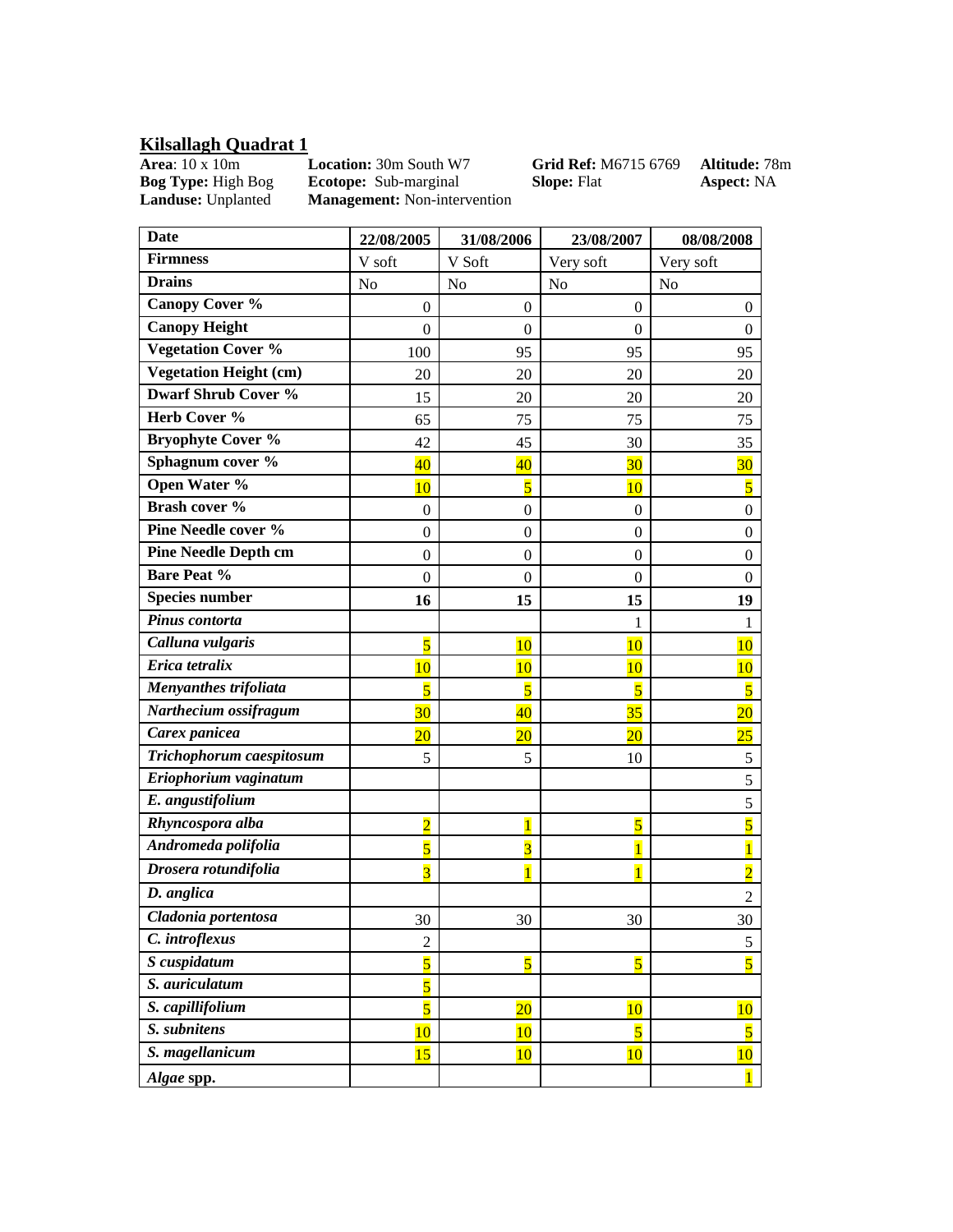**Kilsallagh Quadrat 1, 2005** 



**Kilsallagh Quadrat 1, 2008** 

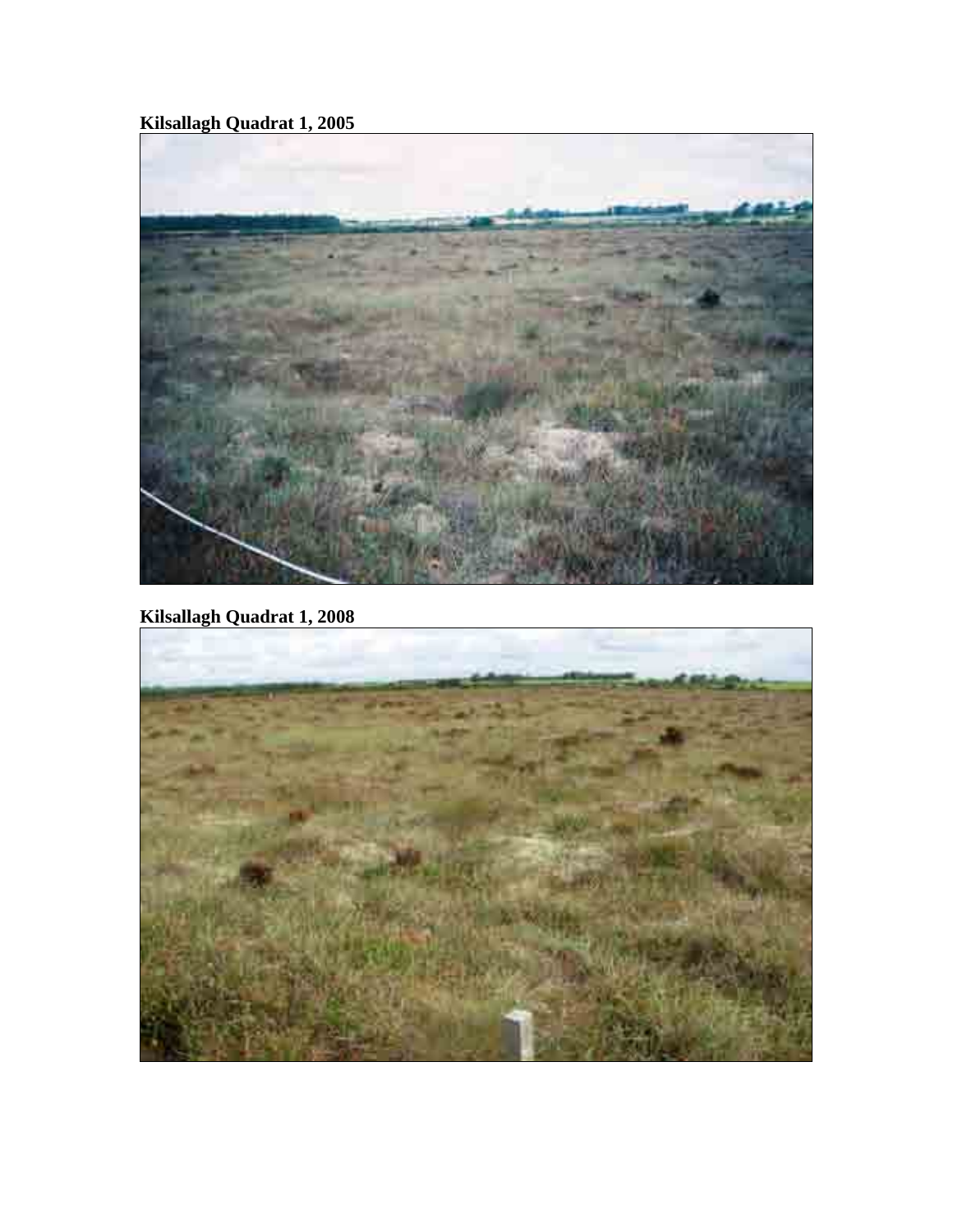**Quadrat 2:** This quadrat is located in the centre of the plantation on Kilsallagh Bog and occurred within a moribund conifer plantation with a ground cover containing Hare's-tail Cotton-grass, Bog-rosemary and abundant Cranberry. There is also an abundant cover of *Sphagnum* moss. Only three year were monitored as felling occurred in August 2006**.**  With the felling to waste of the conifers, it can be seen that bog vegetation still dominates and over time, this wet bog habitat will develop into **active raised bog..**

# **Kilsallagh Quadrat 2**<br>**Area**: 10 x 10m **Location:** 10m West W1/ At W1 **Grid Ref:** M6727 6775 **Altitude:** 86m

**Landuse:** Forestry **Management:** Fell to Waste

**Bog Type:** High Bog **Ecotope:** NA **Slope:** Flat **Aspect:** NA

| <b>Date</b>                   | 22/08/2005      | 23/08/2007     | 08/08/2008              |
|-------------------------------|-----------------|----------------|-------------------------|
| <b>Firmness</b>               | Soft            | Soft           | V. Soft                 |
| <b>Drains</b>                 | Yes             | Yes            | Yes                     |
| <b>Canopy Cover %</b>         | 80              | 0              | 0                       |
| <b>Canopy Height</b>          | 10              | 0              | 0                       |
| <b>Vegetation Cover %</b>     | 90              | 100            | 80                      |
| <b>Vegetation Height (cm)</b> | 50              | 50             | 50                      |
| <b>Dwarf Shrub Cover %</b>    | 5               | 10             | 20                      |
| Herb Cover %                  | 40              | 50             | 60                      |
| <b>Bryophyte Cover %</b>      | 85              | 70             | 75                      |
| Sphagnum cover %              | $\overline{80}$ | 60             | 65                      |
| Open Water %                  |                 | 5              | $\mathbf 0$             |
| Brash cover %                 | 1               | 30             | 20                      |
| Pine Needle cover %           | 10              | $\overline{0}$ | $\mathbf 0$             |
| <b>Pine Needle Depth cm</b>   | 5               | $\overline{0}$ | $\mathbf 0$             |
| <b>Bare Peat %</b>            |                 | 0              | 0                       |
| <b>Species number</b>         | 13              | 12             | 19                      |
| Pinus contorta                |                 |                | $\overline{2}$          |
| Juncus effusus                |                 |                | 5                       |
| Vaccinium myrtilus            |                 | 5              |                         |
| Calluna vulgaris              |                 | 5              | 10                      |
| Erica tetralix                |                 |                | 10                      |
| Erica cineria                 | 5               |                |                         |
| Narthecium ossifragum         |                 | 5              | 5                       |
| Eriophorium vaginatum         | $\overline{40}$ | 40             | 35                      |
| E. angustifolium              | $\overline{5}$  |                | $\overline{\mathbf{5}}$ |
| Andromeda polifolia           | $\overline{5}$  | $\overline{1}$ | $\overline{\mathbf{2}}$ |
| Drosera rotundifolia          |                 | $\overline{1}$ | $\overline{\mathbf{3}}$ |
| Vaccinium oxycoccos           | 15              | 5              | 5                       |
| Cladonia portentosa           | 15              | 25             | 20                      |
| Hypnum jutlandicum            |                 | 10             | 5                       |
| Polytricum commune            | 5               |                | $\overline{5}$          |
| Sphagnum recurvum             | $\overline{20}$ |                |                         |
| S cuspidatum                  | 10              | 5              | 5                       |
| S. capillifolium              | 10              | 25             | 15                      |
| S. papillosum                 | 10              |                | 5                       |
| S. tenellum                   |                 |                | 5                       |
| S. subnitens                  | 10              | 10             | 15                      |
| S. magellanicum               | $\overline{20}$ | 20             | $\overline{20}$         |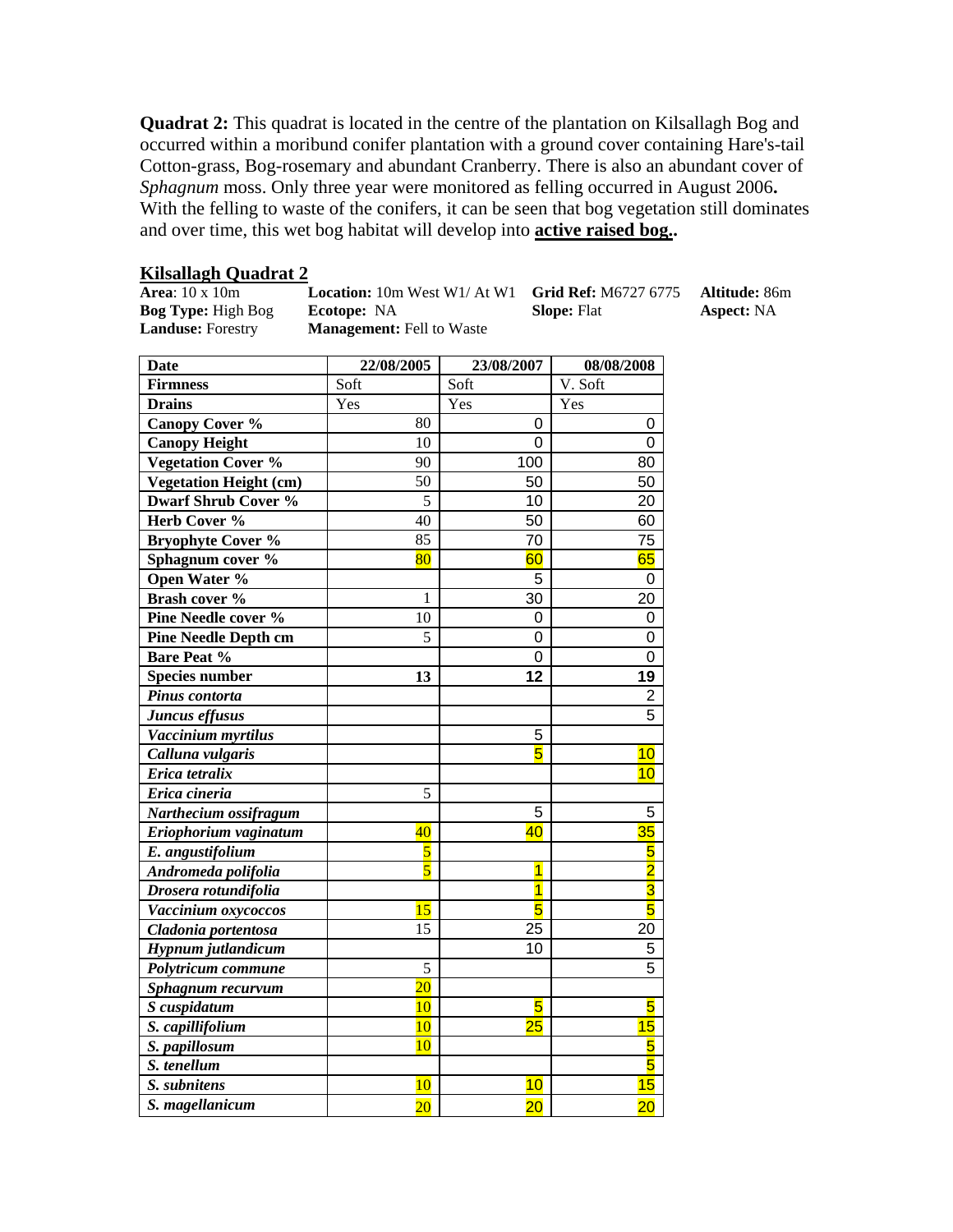**Kilsallagh Quadrat 2, 2005** 



**Kilsallagh Quadrat 2, 2008** 

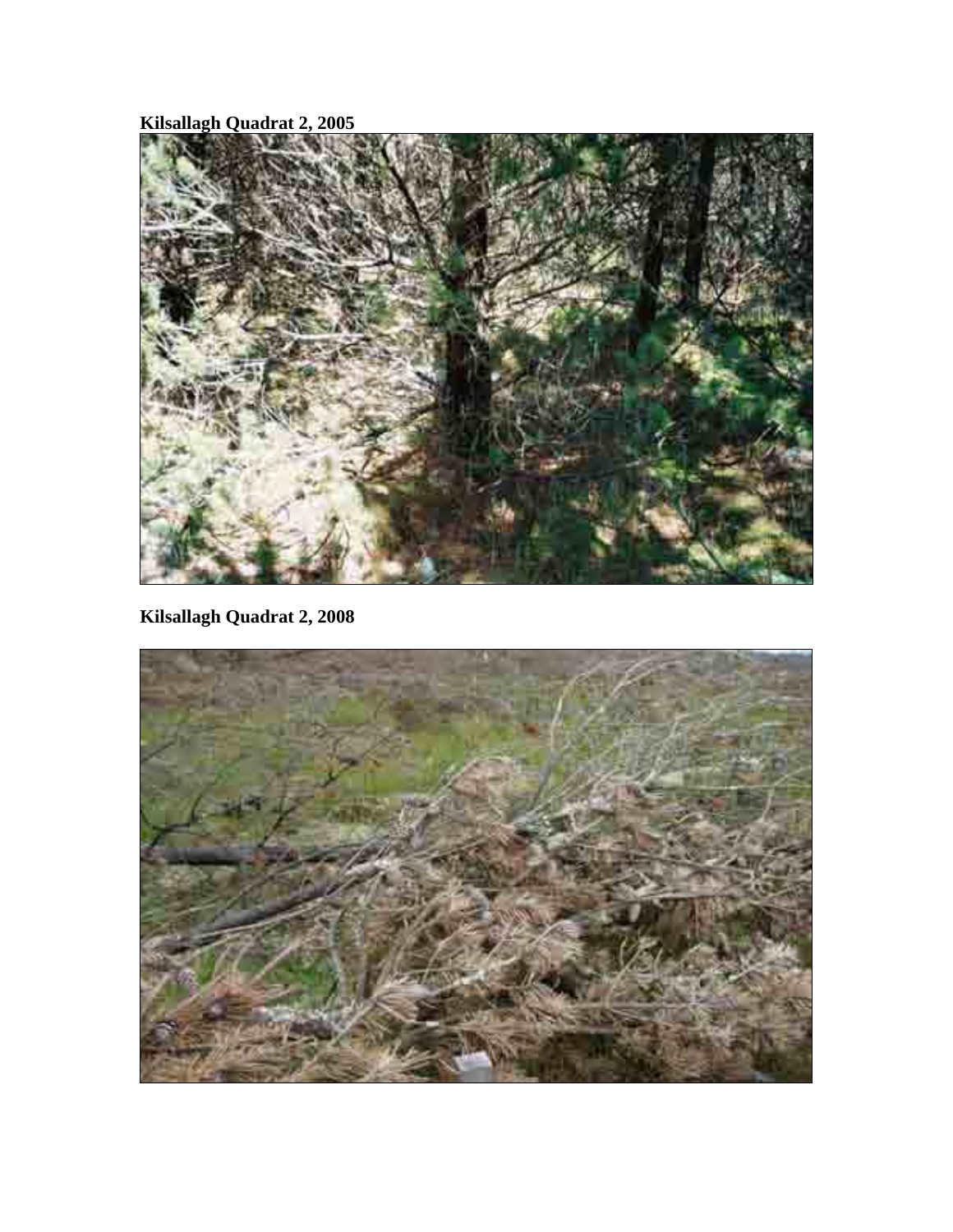**Quadrat 3:** This quadrat is located on the southern margin of the plantation on Kilsallagh Bog and occurred within a moribund conifer plantation with a ground cover containing Ling Heather, Cross-leaved Heath, Hare's-tail Cottongrass and White-beaked Sedge. There is also abundant *Sphagnum* moss cover. With the felling to waste of the conifers, it can be seen that bog vegetation still dominates and over time, this wet bog habitat will develop into **active raised bog**.

| <b>Area</b> : 10 x 10m    | Loca |
|---------------------------|------|
| <b>Bog Type: High Bog</b> | Ecot |
| <b>Landuse:</b> Forestry  | Man  |

**agement:** Fell to Waste

**Kilsallagh Quadrat 3**<br> **Area**: 10 x 10m **Location:** 50m East W2 **Grid Ref:** M6730 6746 **Altitude:** 79m **bog Type:** NA **Slope:** Flat **Aspect:** NA

| <b>Date</b>                   | 22/08/2005              | 31/08/2006       | 23/08/2007              | 08/08/2008              |
|-------------------------------|-------------------------|------------------|-------------------------|-------------------------|
| <b>Firmness</b>               | Very soft               | V Soft           | Very soft               | V.soft/quaking          |
| <b>Drains</b>                 | Yes                     | Yes              | Yes                     | Yes                     |
| <b>Canopy Cover %</b>         | 10                      | $\mathbf{0}$     | $\theta$                | $\overline{0}$          |
| <b>Canopy Height</b>          | $\overline{2}$          | $\overline{0}$   | $\overline{0}$          | $\boldsymbol{0}$        |
| <b>Vegetation Cover %</b>     | 100                     | 100              | 100                     | 95                      |
| <b>Vegetation Height (cm)</b> | 30                      | 30               | 30                      | 50                      |
| <b>Dwarf Shrub Cover %</b>    | 40                      | 30               | 40                      | 40                      |
| Herb Cover %                  | 60                      | 50               | 50                      | 55                      |
| <b>Bryophyte Cover %</b>      | 90                      | 80               | 70                      | 80                      |
| Sphagnum cover %              | 85                      | 75               | 70                      | 75                      |
| Open Water %                  | $\boldsymbol{0}$        | $\Omega$         | 5                       | 5                       |
| Brash cover %                 | $\boldsymbol{0}$        | 15               | 10                      | $\overline{5}$          |
| Pine Needle cover %           | $\overline{0}$          | $\boldsymbol{0}$ | $\boldsymbol{0}$        | $\overline{0}$          |
| <b>Pine Needle Depth cm</b>   | $\boldsymbol{0}$        | $\boldsymbol{0}$ | $\overline{0}$          | $\boldsymbol{0}$        |
| <b>Bare Peat %</b>            | $\overline{0}$          | $\overline{0}$   | $\overline{0}$          | $\overline{0}$          |
| <b>Species number</b>         | 16                      | 19               | 14                      | 19                      |
| Pinus contorta                | 10                      | 1                | 1                       | 1                       |
| Calluna vulgaris              | 30                      | $\overline{20}$  | 30 <sup>°</sup>         | 30 <sup>2</sup>         |
| Erica tetralix                | 10                      | 10               | 10                      | 10                      |
| Menyanthes trifoliata         | $\overline{\mathbf{5}}$ | $\overline{5}$   | $\overline{\mathbf{5}}$ | $\overline{5}$          |
| Narthecium ossifragum         | 10                      | $\overline{5}$   | 10                      | $\overline{5}$          |
| Carex panicea                 |                         | $\overline{5}$   | $\overline{\mathbf{5}}$ | 10                      |
| Eriophorium vaginatum         | $\overline{20}$         | 20               | 20                      | $\overline{20}$         |
| E. angustifolium              | 10                      |                  |                         | $\overline{\mathbf{5}}$ |
| Rhyncospora alba              | 15                      | 10               | 10                      | $\overline{6}$          |
| Andromeda polifolia           |                         | 1                |                         |                         |
| Drosera rotundifolia          | 5                       | $\overline{3}$   | 1                       | $\mathfrak{Z}$          |
| Cladonia portentosa           | 40                      | 40               | 30                      | $\overline{35}$         |
| Hypnum jutlandicum            | 5                       | 5                |                         | 5                       |
| Sphagnum recurvum             |                         | 10               |                         |                         |
| S cuspidatum                  | $\overline{\mathbf{5}}$ | $\overline{5}$   | 10                      | 5                       |
| S. auriculatum                | $\overline{5}$          |                  |                         |                         |
| S. capillifolium              | 10                      | 15               | 20                      | 10                      |
| S. papillosum                 |                         | $\overline{5}$   |                         | 10                      |
| S. tenellum                   |                         | $\overline{5}$   |                         | $\overline{\mathbf{5}}$ |
| S. subnitens                  | 30                      | 10               | <b>10</b>               | 10                      |
| S. magellanicum               | 30                      | $\overline{25}$  | 30 <sub>o</sub>         | 30 <sub>o</sub>         |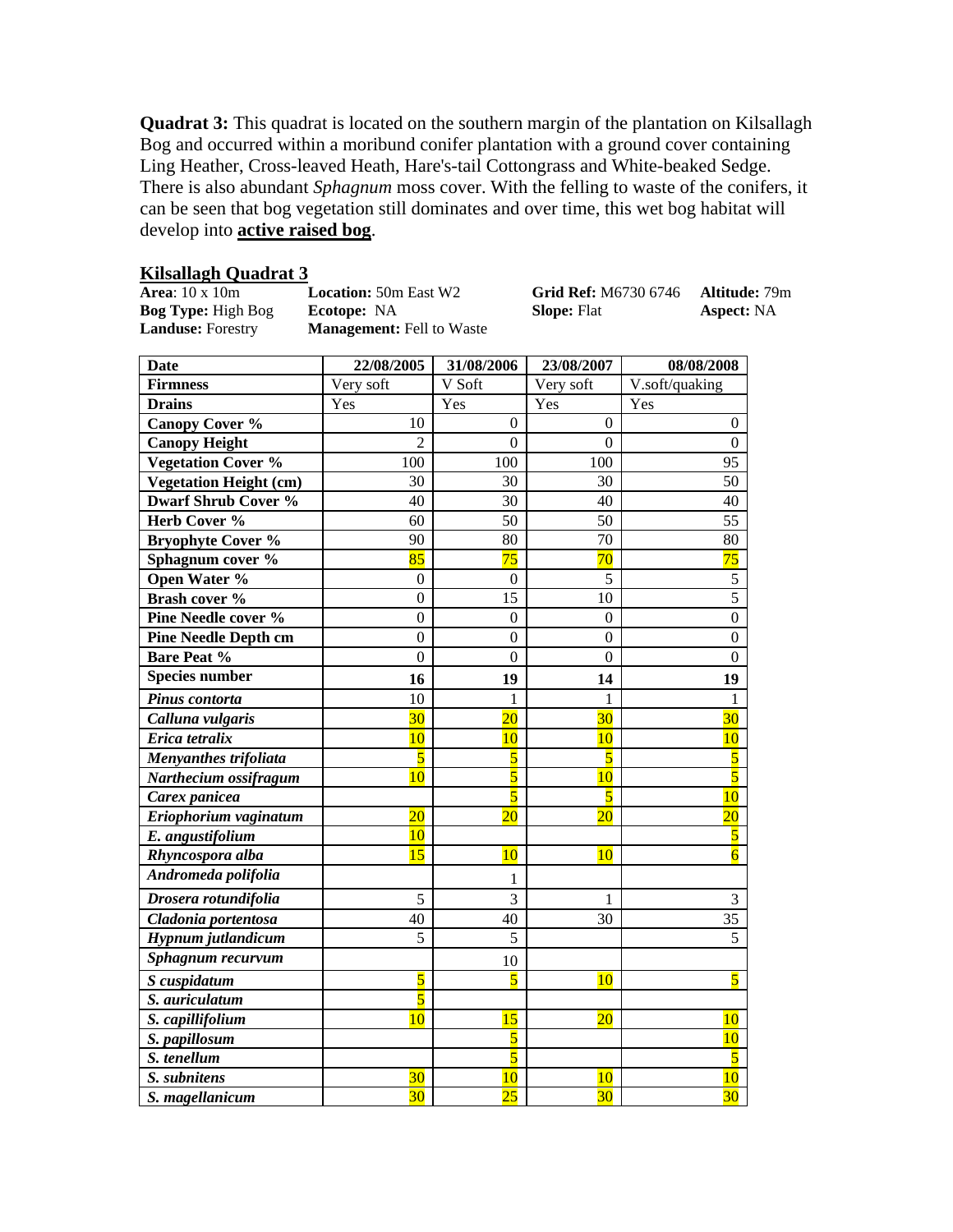**Kilsallagh Quadrat 3, 2005** 



**Kilsallagh Quadrat 3, 2008** 

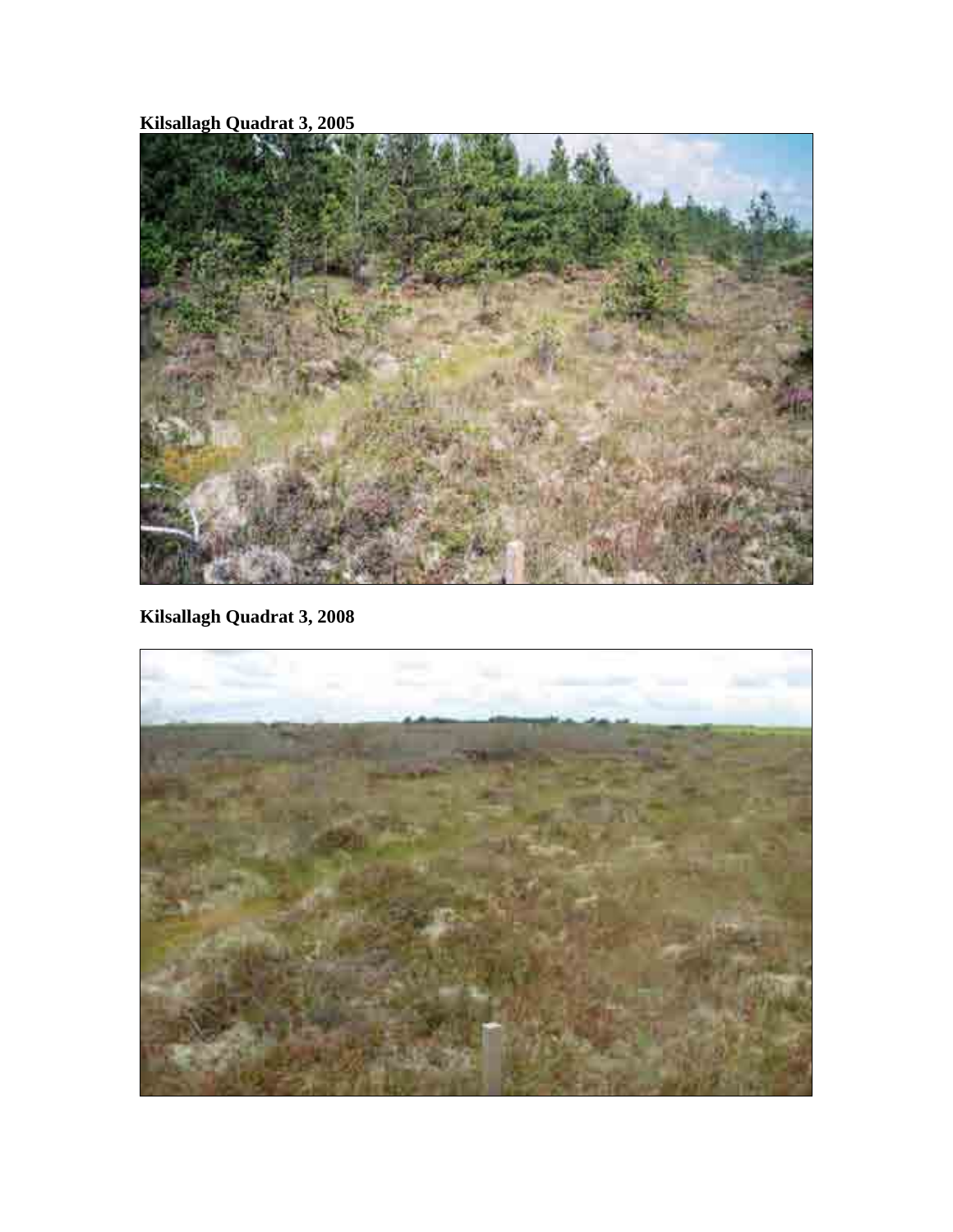**Quadrat 4:** This quadrat is located on the north-east margin of the plantation on Kilsallagh Bog and occurred within closed canopy conifer plantation *Sphagnum recurvum* moss, but is mainly dominated by pine needles. Only three year were monitored as felling occurred in August 2006**.** With the felling to waste of the conifers, it can be seen that Hare's-tail Cotton-grass and *Sphagnum* moss cover increased. Over time, this wet bog habitat will develop into **active raised bog**.

| <b>Kilsallagh Quadrat 4</b> |                                                                    |                    |                      |  |
|-----------------------------|--------------------------------------------------------------------|--------------------|----------------------|--|
| Area: $10 \times 10m$       | <b>Location:</b> 20m North W3/ $\text{At W3}$ Grid Ref: M6712 6747 |                    | <b>Altitude:</b> 78m |  |
| <b>Bog Type:</b> High Bog   | <b>Ecotope:</b> NA                                                 | <b>Slope:</b> Flat | <b>Aspect:</b> NA    |  |
| <b>Landuse:</b> Forestry    | <b>Management:</b> Fell to Waste                                   |                    |                      |  |

| <b>Date</b>                   | 22/08/2005       | 23/08/2007       | 08/08/2008       |
|-------------------------------|------------------|------------------|------------------|
| <b>Firmness</b>               | Soft             | Soft             | Soft             |
| <b>Drains</b>                 | Yes              | Yes              | Yes              |
| <b>Canopy Cover %</b>         | 90               | 0                | 0                |
| <b>Canopy Height</b>          | 10               | $\mathbf{0}$     | $\theta$         |
| <b>Vegetation Cover %</b>     | 35               | 40               | 25               |
| <b>Vegetation Height (cm)</b> | 5                | 5                | 20               |
| <b>Dwarf Shrub Cover %</b>    | 1                | $\overline{0}$   | 10               |
| Herb Cover %                  | 1                | 5                | 15               |
| <b>Bryophyte Cover %</b>      | 33               | 40               | 50               |
| Sphagnum cover %              | 30               | 30               | 35               |
| Open Water %                  | $\boldsymbol{0}$ | $\boldsymbol{0}$ | $\boldsymbol{0}$ |
| Brash cover %                 | $\boldsymbol{0}$ | 50               | 60               |
| <b>Pine Needle cover %</b>    | 65               | 30               | $\overline{20}$  |
| <b>Pine Needle Depth cm</b>   | 5                | 5                | 5                |
| <b>Bare Peat %</b>            | $\overline{0}$   | $\overline{0}$   | $\overline{0}$   |
| <b>Species number</b>         | 5                | 6                | 16               |
| Pinus contorta                | 90               | $\overline{1}$   | $\overline{2}$   |
| Salix spp.                    |                  |                  | 1                |
| Rumex acetosella              |                  |                  | 1                |
| Pteridium spp                 |                  |                  | 1                |
| Vaccinium myrtilus            |                  |                  | $\overline{2}$   |
| Calluna vulgaris              | 1                |                  | $\overline{2}$   |
| Erica tetralix                |                  |                  | 5                |
| Erica cineria                 |                  |                  |                  |
| Eriophorium vaginatum         |                  | 5                | 10               |
| E. angustifolium              |                  |                  | $\mathbf{1}$     |
| Andromeda polifolia           |                  |                  | $\overline{2}$   |
| Drosera rotundifolia          |                  |                  | 1                |
| Hypnum jutlandicum            | 3                | 10               | 10               |
| Polytricum commune            |                  |                  | 5                |
| Sphagnum recurvum             | 30               | 5                | $\overline{5}$   |
| S. capillifolium              |                  | 10               | 15               |
| S. subnitens                  |                  | 10               | 10               |
| S. magellanicum               |                  | $\overline{5}$   | $\overline{5}$   |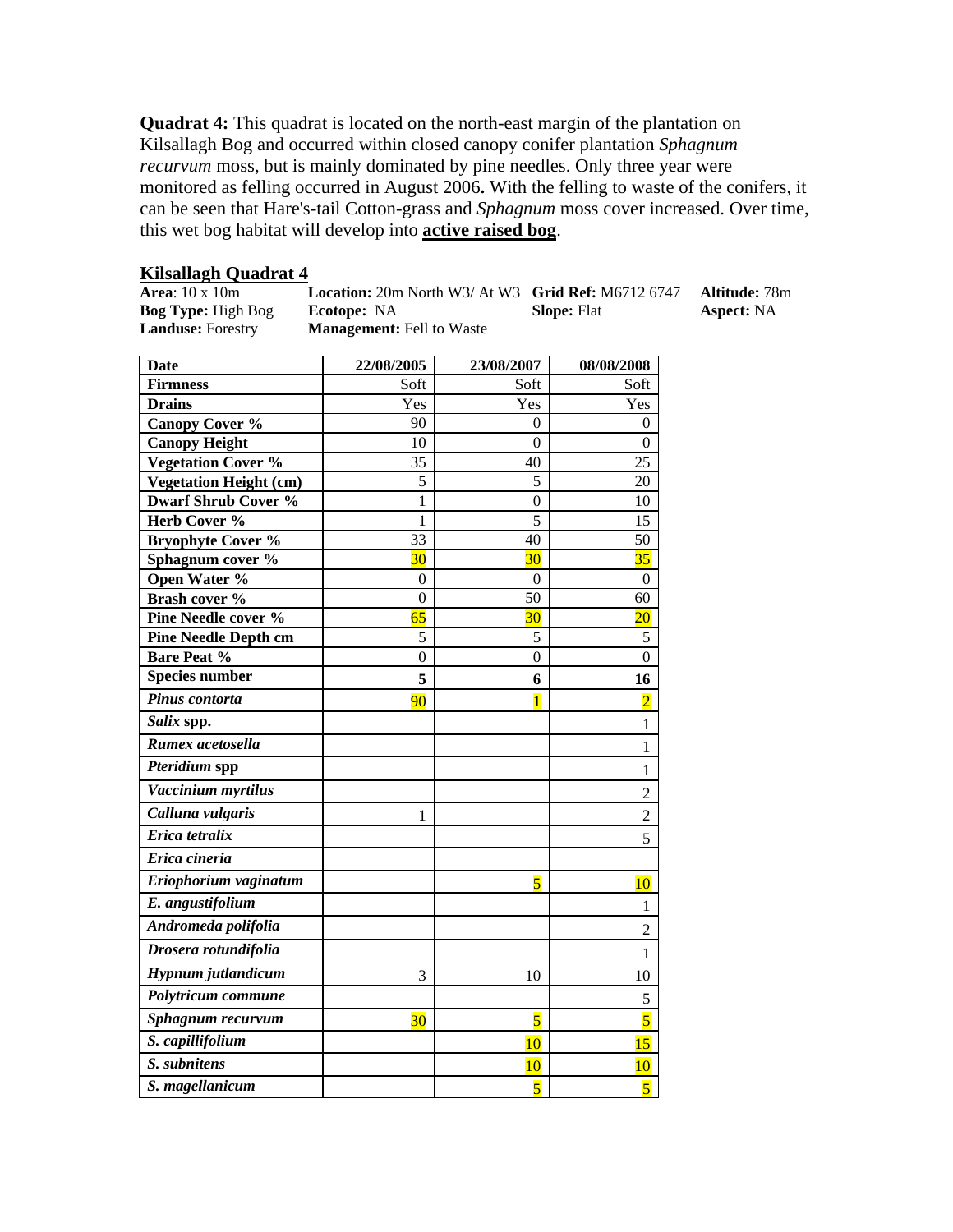**Kilsallagh Quadrat 4, 2005** 



**Kilsallagh Quadrat 4, 2008** 

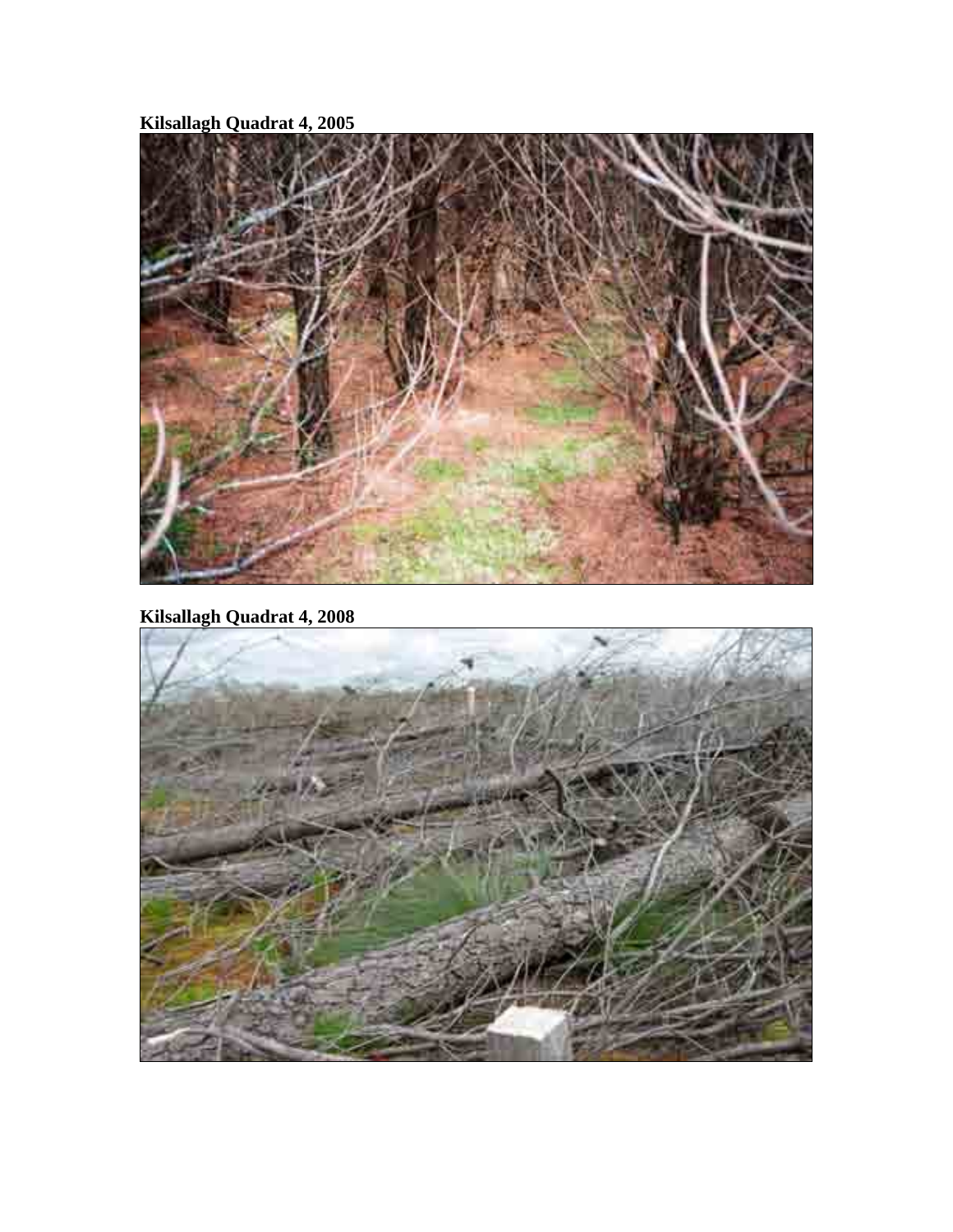**Quadrat 5:** This quadrat is located on the south-western margin of the plantation on Kilsallagh Bog and occurred within closed canopy conifer plantation with a ground cover containing Hare's-tail Cottongrass, Bog Asphodel and abundant *Cladonia* lichen and *Sphagnum* moss. Only three year were monitored as tree- felling occurred in August 2006. With the felling to waste of the conifers, it can be seen that raised bog vegetation dominates. Over time, this wet bog habitat will develop into **active raised bog**.

**Kilsallagh Quadrat 5**<br>**Area**: 10 x 10m **Location:** 30m West W4/ At W4 **Grid Ref:** M6741 6768 **Altitude:** 80m **Bog Type:** High Bog **Ecotope:** NA **Slope:** Flat **Aspect:** NA **Landuse:** Forestry **Management:** Fell to Waste

| <b>Date</b>                   | 22/08/2005              | 23/08/2007       | 08/08/2008              |
|-------------------------------|-------------------------|------------------|-------------------------|
| <b>Firmness</b>               | Soft                    | Soft             | V. Soft                 |
| <b>Drains</b>                 | Yes                     | Yes              | Yes                     |
| <b>Canopy Cover %</b>         | 60                      | 0                | $\boldsymbol{0}$        |
| <b>Canopy Height</b>          | 10                      | $\mathbf{0}$     | $\mathbf{0}$            |
| <b>Vegetation Cover %</b>     | 100                     | 25               | 50                      |
| <b>Vegetation Height (cm)</b> | 20                      | 20               | 30                      |
| Dwarf Shrub Cover %           | 20                      | 10               | 10                      |
| Herb Cover %                  | 65                      | 15               | 40                      |
| <b>Bryophyte Cover %</b>      | 90                      | 80               | 80                      |
| Sphagnum cover %              | 70                      | 65               | 65                      |
| <b>Open Water %</b>           | $\boldsymbol{0}$        | $\boldsymbol{0}$ | $\boldsymbol{0}$        |
| Brash cover %                 | $\boldsymbol{0}$        | 30               | 25                      |
| Pine Needle cover %           | $\theta$                | 10               | 5                       |
| <b>Pine Needle Depth cm</b>   | $\boldsymbol{0}$        | 5                | $\mathbf{1}$            |
| <b>Bare Peat %</b>            | $\theta$                | $\mathbf{0}$     | $\boldsymbol{0}$        |
| <b>Species number</b>         | 14                      | 11               | 14                      |
| Pinus contorta                | 60                      | $\overline{1}$   | $\overline{8}$          |
| Epiolobium spp                |                         |                  | 5                       |
| Calluna vulgaris              | 15                      |                  |                         |
| Erica tetralix                | $\overline{\mathbf{5}}$ | 10               | 10                      |
| Narthecium ossifragum         | $\overline{20}$         |                  |                         |
| Eriophorium vaginatum         | $\overline{20}$         | 10               | 15                      |
| E. angustifolium              |                         | 5                | 10                      |
| Andromeda polifolia           | 3                       |                  | $\overline{2}$          |
| Cladonia portentosa           | 40                      | 10               | 10                      |
| Hypnum jutlandicum            | 10                      | 10               | 10                      |
| Polytricum commune            | 5                       | 5                | $\mathfrak s$           |
| Sphagnum recurvum             |                         | 5                | 5                       |
| S. capillifolium              | $\overline{20}$         | 30               | $25\overline{)}$        |
| S. tenellum                   |                         |                  | $\overline{\mathbf{5}}$ |
| S. subnitens                  | $\overline{20}$         | 10               | 10                      |
| S. magellanicum               | 30 <sup>2</sup>         | $\overline{20}$  | $\overline{20}$         |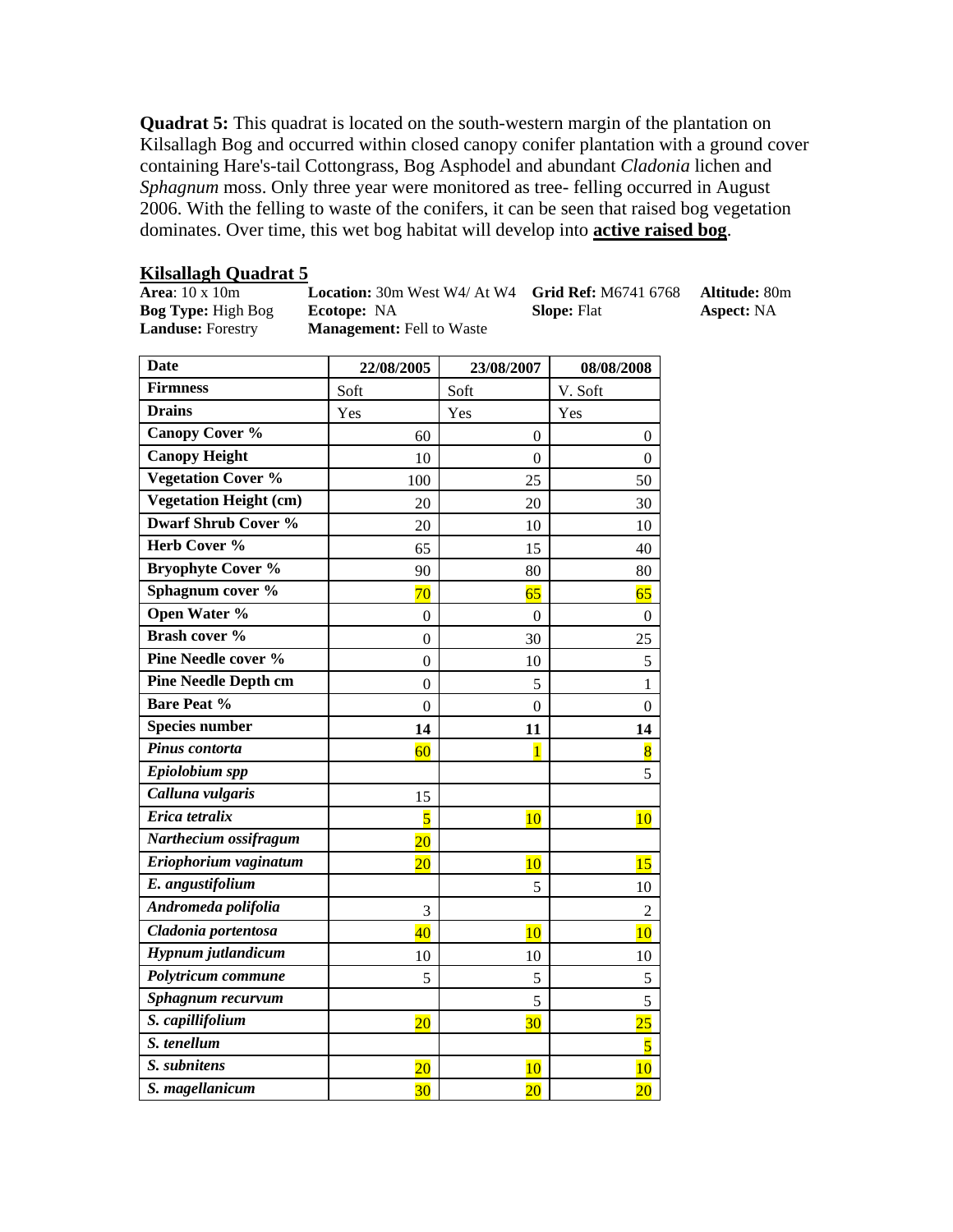**Kilsallagh Quadrat 5, 2005** 



**Kilsallagh Quadrat 5, 2008** 

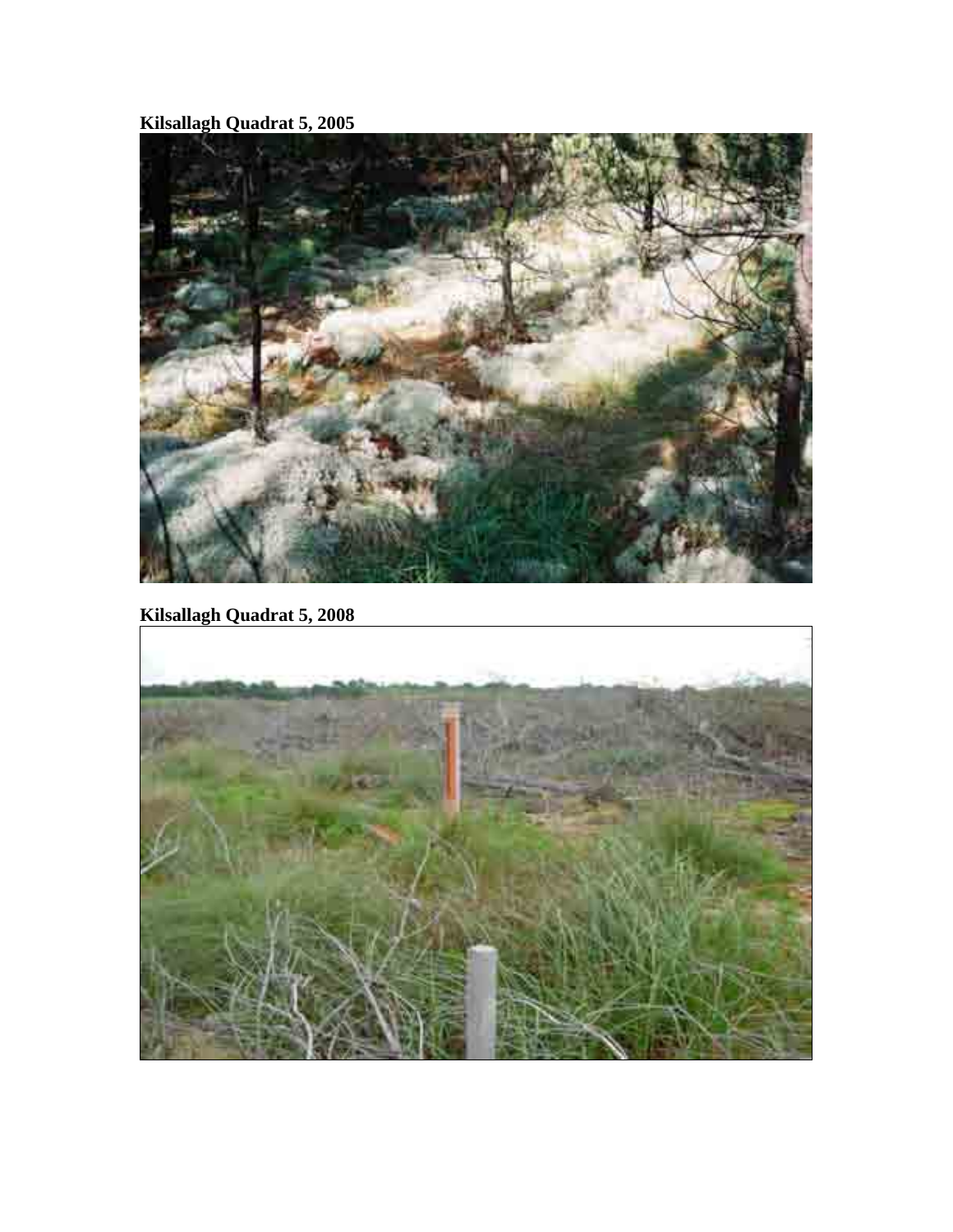#### **7. Changes in Water-levels**

Prior to restoration, Walrags were installed in the conifer plantation to record any changes in water-levels, due to tree removal and drain blocking. Water-levels were found to be up to **40cm** below the surface. With the removal of conifers and drain-blocking, there was a rise in the water-table in the plantation on the high bog project and the watertable remains close to the bog surface throughout most of the year.

#### **8. Hydrological Monitoring (Walrag) Graphs**

During the clear-felling operation, eight Walrags were installed on this site to record the changes in water-levels. The rise in water-levels is clearly seen in the following graphs.

**Kilsallagh Bog Walrag 1: Young Conifer Plantation on High Bog**. (Water-levels high throughout year, slight decline in summer before tree-felling. Water-levels remain within 10cm of surface post restoration\*)





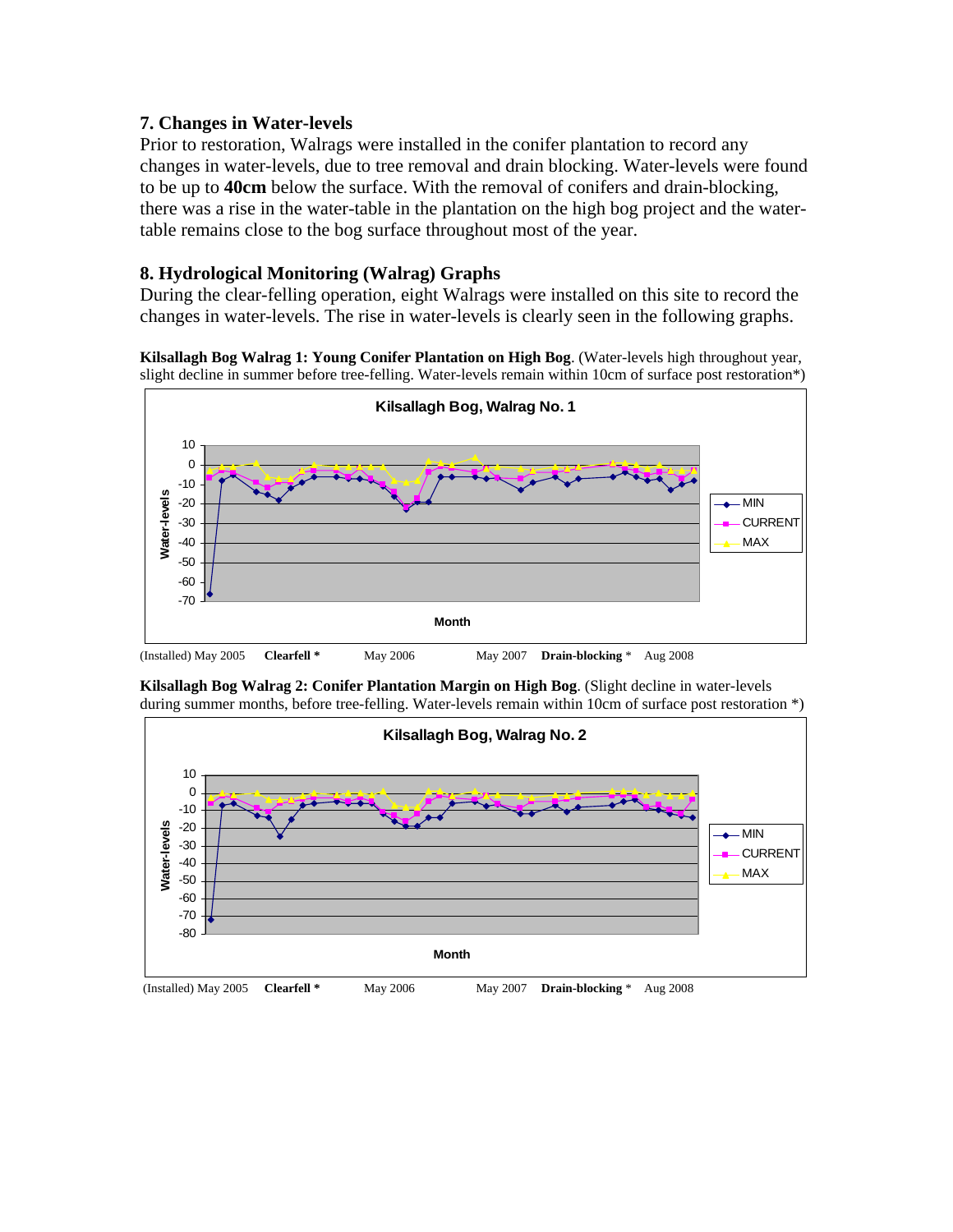

**Kilsallagh Bog Walrag 3: Closed Canopy Conifer Plantation on High Bog.** (Decline in water-levels in summer months before tree-felling. Distinct rise in water-levels post restoration\*)

**Kilsallagh Bog Walrag 4: Open High Bog at Plantation Margin.** (Decline in water-levels during summer months less distinct post restoration\*)



**Kilsallagh Bog Walrag 5: Closed Canopy Conifer Plantation on High Bog.** (Distinct decline in waterlevels in summer months before tree-felling. Water-levels remain high in summer post restoration\*)

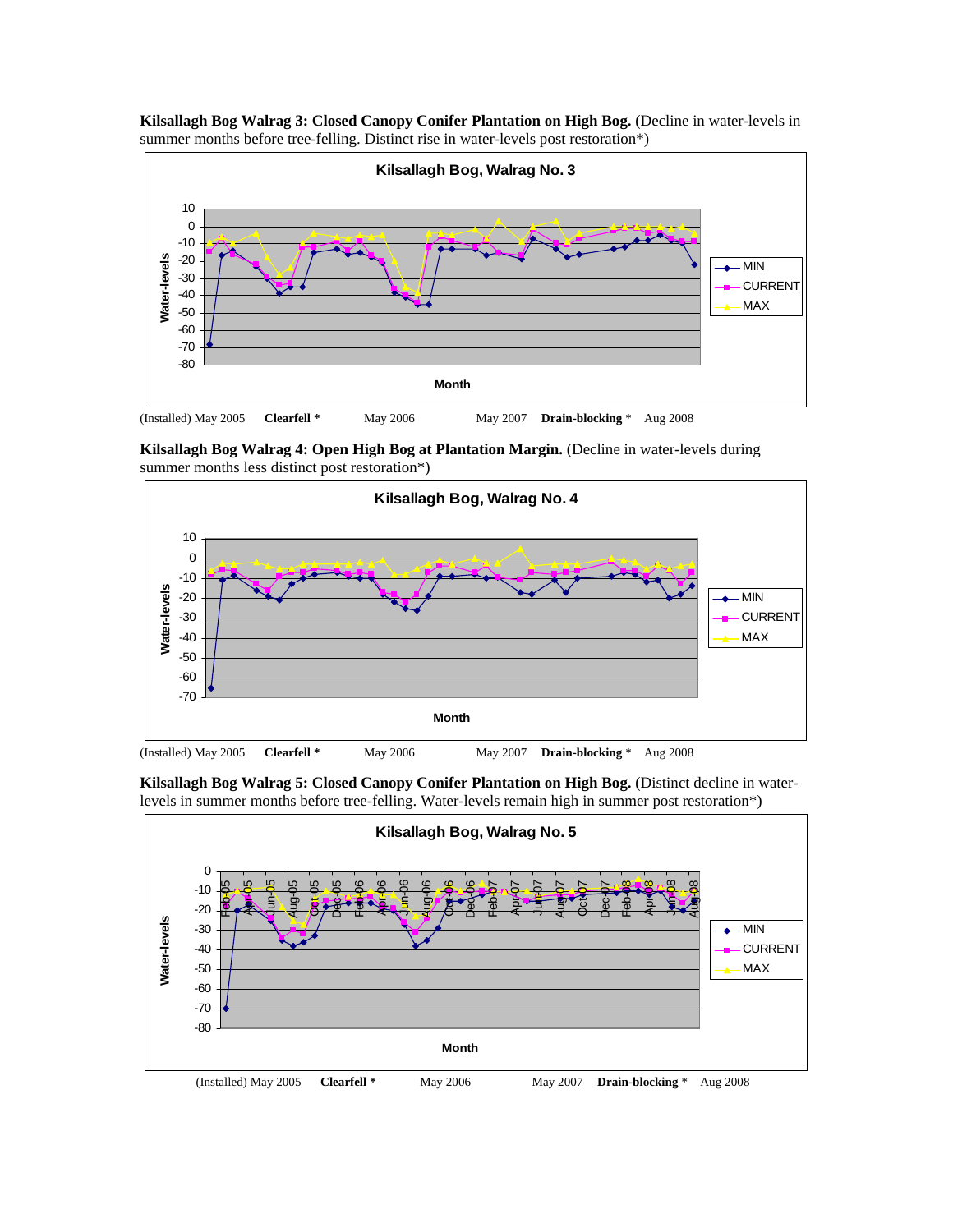

**Kilsallagh Bog Walrag 6: Open High Bog** (Decline in water-levels during summer months less defined post restoration\*. Extreme minimum values caused by proximity of heavy machinery during restoration)

**Kilsallagh Bog Walrag 7: Open High Bog** (Decline in water-levels during summer months less defined post restoration\*).



**Kilsallagh Bog Walrag 8: Open High Bog** (Decline in water-levels during summer months less defined post restoration\*. Extreme minimum values caused by proximity of heavy machinery during restoration)